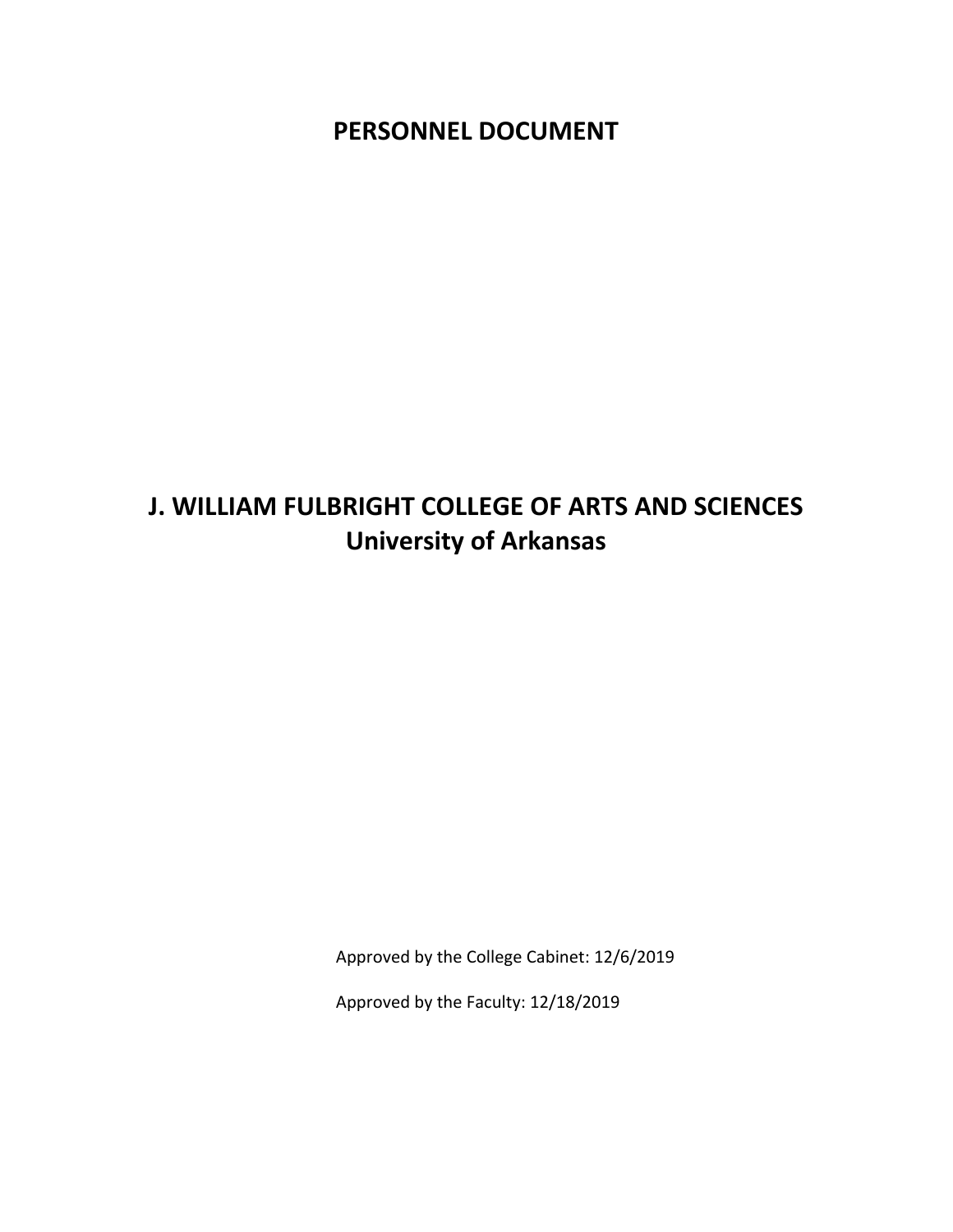# Personnel Document On Evaluative Criteria, Procedures and General Standards for Initial Appointment, Successive Appointments, Annual and Post-tenure Review, Promotion and Tenure

# University of Arkansas J. William Fulbright College of Arts and Sciences

This document governs the College of Arts and Sciences in the selection, retention, promotion, granting of tenure to, and evaluation of faculty and in the selection and evaluation of nonclassified staff, effective as of the date of the President's approval. It has been approved by the faculty of the College of Arts and Sciences, the Dean, the Provost, the Chancellor, and the President of the University of Arkansas, as indicated by the signatures below.

These policies are required to be consistent with the policies of the University as set forth in Board of Trustees Policy 405.1 and two campus policy statements: (1) Evaluative Criteria, Procedures and General Standards for Initial Appointment, Successive Appointments, Annual and Post-tenure Review, Promotion and Tenure, and (2) Guidelines for University and Distinguished Professor Appointments. In case of conflict, the board policy, the campus policy, the school, college, or library policy, and the department policy shall have authority in that order. Copies of these documents are available online, as referenced in the *Faculty Handbook*, at the UofA web site https://provost.uark.edu/faculty-handbook.

It is the policy of the University of Arkansas, Fayetteville to provide equal employment opportunity to all qualified persons; to prohibit discrimination against any employee or applicant for employment because of race, color, religion, sex, age, national origin, sexual orientation, marital or parental status, veteran's status, or disability, and to promote the full realization of equal employment opportunity through a positive, continuing program of affirmative action.

# **APPROVALS**

| Dean       | Date |
|------------|------|
|            |      |
|            |      |
| Provost    | Date |
|            |      |
|            |      |
| Chancellor | Date |
|            |      |
|            |      |
| President  | Date |
|            |      |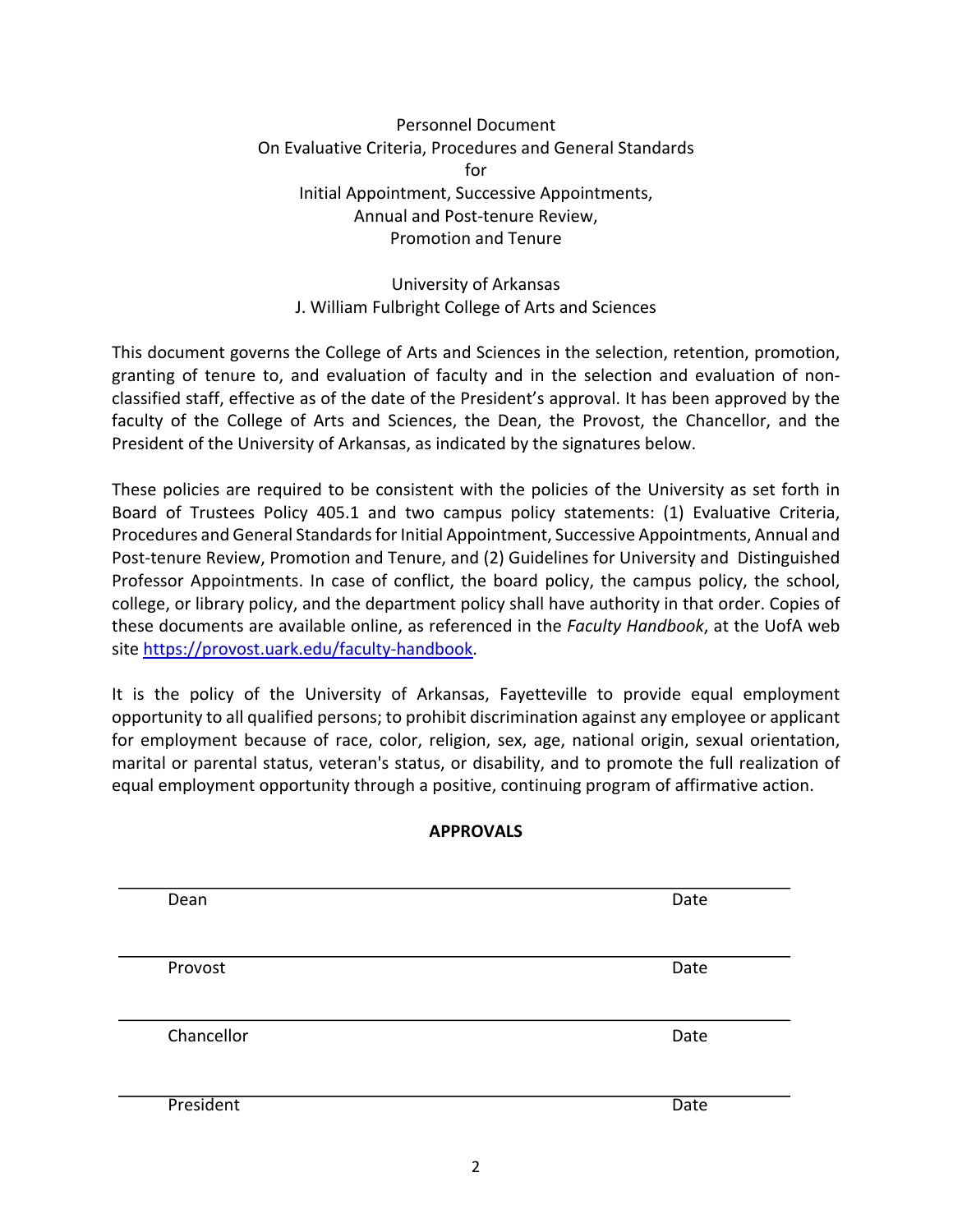#### **J. William Fulbright College of Arts and Sciences**

# **Criteria, Procedures, and Standards for Initial Appointment, Evaluation, Reappointment, Post-Tenure Review, Promotion, and Tenure**

#### **Introduction**

The J. William Fulbright College of Arts and Sciences seeks excellence in its faculty and programs in accordance with the standards of the larger scholarly community to which it belongs. Faculty and staff of the College are expected to perform their duties according to the standards of their disciplines or professions and in accordance with commonly accepted ethical and professional practices of the larger academic community.

The College seeks to develop and sustain nationally and internationally prominent programs in teaching and research or creative activity. A faculty dedicated to high national standards is essential to this effort. The College's standards for promotion and tenure reflect these high expectations.

Attainment of tenure requires that a high standard for performance be met in research or creative activity, teaching, and service; merely good or satisfactory performance is insufficient to achieve tenure. There must also be a clear indication that such a level of performance will be maintained over a career as a faculty member at the University.

Decisions regarding appointment, evaluation, and promotion of faculty shall reflect the institution's mission, goals, and resources, as well as the quality of performance of all duties associated with a faculty member's appointment. The College fully supports the University's policy to provide equal employment opportunity to all qualified persons; to prohibit discrimination against any employee or applicant for employment because of race, religion, sex, age, national origin, sexual orientation, marital or parental status, veteran's status, or disability, and to promote the full realization of equal employment opportunity through a positive, continuing, program of affirmative action.

Ranks and titles used by the College, including those of non-teaching faculty, are defined by the Board of Trustees Policy 405.1 (see also Academic Policy Series 1435.50).

#### **Department Responsibilities**

The faculty of each department of the College shall elect a Unit Peer Review Committee and a Unit Personnel Committee. The Unit Peer Review Committee shall conduct the annual peer review of each full-time faculty member at the assistant professor or higher rank. The Unit Personnel Committee evaluates candidates for purposes of promotion and tenure. Departments may choose to have the Unit Personnel Committee also serve as the Unit Peer Review Committee (Evaluative Criteria, Procedures and General Standards for Initial Performance Appointment, Successive Appointments, Annual and Posttenure Review, Promotion, and Tenure, Revised April 13, 2019) (hereafter APS 1405.11).

The College maintains a personnel file for each member of the staff holding faculty rank. Each department in the College shall also maintain a personnel file for each member of its faculty. The academic department files constitute the official record for each faculty member's employment.

Faculty work assignments are a specific responsibility of the department chairperson. Assignments will be made by the chairperson based on the best interests and needs of the department and the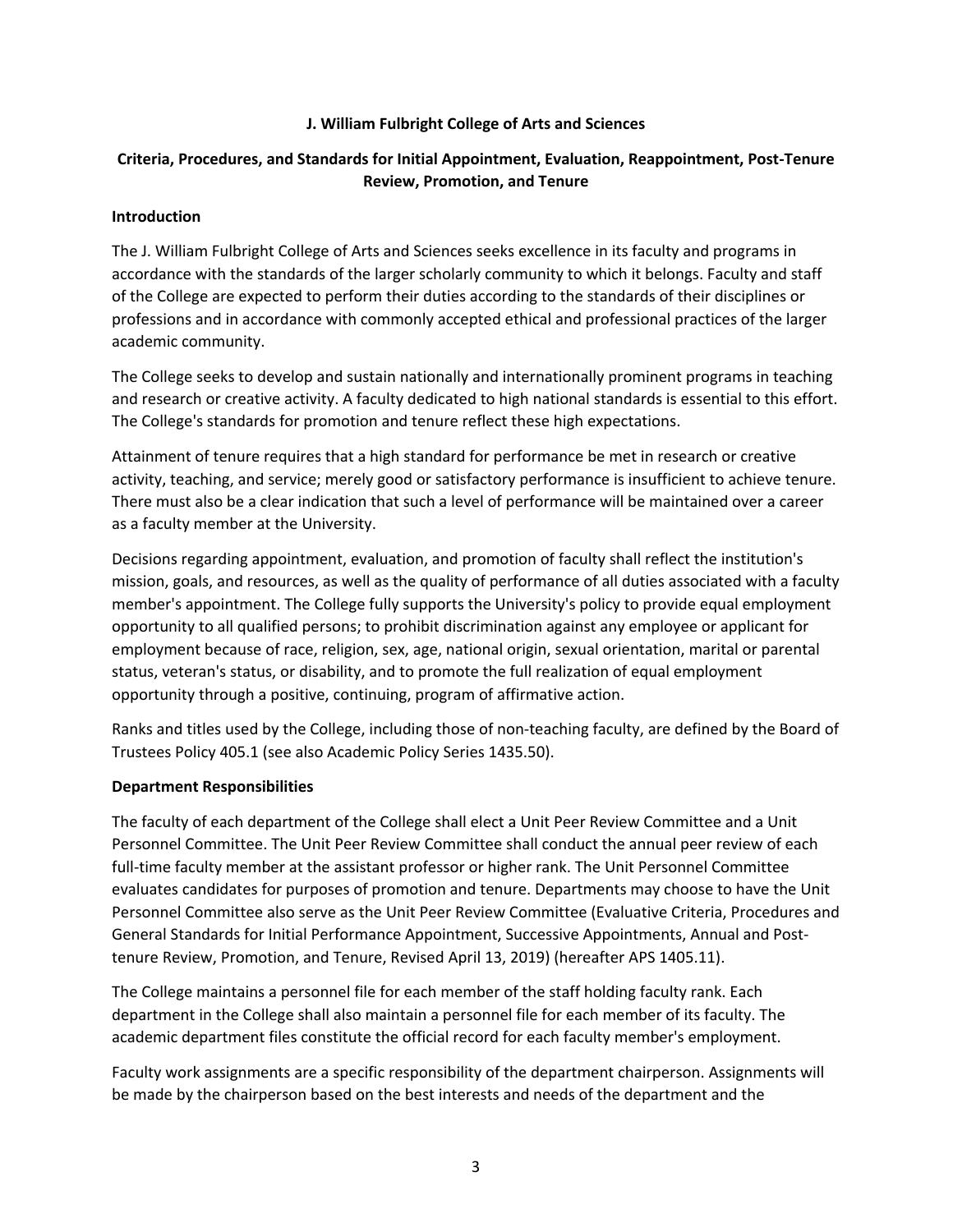institution as a whole. The chairperson is also responsible for overseeing the post-tenure review process in accordance with the provisions of Section III.E of APS 1405.11.

Each department shall draft and maintain a current personnel document consistent with the provisions of this document, Board of Trustees Policy 405.1, and APS 1405.11 for approval through campus processes and by the President of the University of Arkansas System. Department personnel documents may reference but shall not duplicate or summarize the material in any of the documents referenced here and shall be limited to identification of evaluative criteria and standards specific to the disciplines within the department and any procedures needed to implement the procedures specified in other policies. Department personnel documents may also include statements of vision, mission, and goals consistent with institutional vision, mission, and goal statements. In the event of any conflict between department personnel documents and Board, University, or College policies, the Board, University, or College policies shall take precedence.

# **Faculty Responsibilities**

Members of the faculty are expected to adhere to current university policies relevant to their responsibilities and to meet professional standards in performing their duties. Failure to do so will be reflected in annual merit evaluations. A faculty member shall not participate in consideration of promotion or tenure matters or evaluations in which the faculty member has a conflict of interest. Unless recused due to a conflict of interest, all eligible faculty members must participate in promotion and tenure discussions and votes (APS IV. B.12.g).

**I. Committees: Responsibilities and Service** Section I of APS 1405.11 describes the composition and responsibilities of the Unit Peer Review Committee, the Unit Tenured Faculty, the Unit Promoted Faculty, the Unit Personnel Committee, the College Promotion and Tenure Committee, and the University Appointment, Promotion, and Tenure Committee.

It is the policy of the Fulbright College of Arts and Sciences that the faculty occupying administrative positions who do not serve in the appointment, promotion, or tenure recommendation chain above the unit level are allowed to participate and exercise their voting rights on the Unit Tenured Committee or Promoted Faculty Committee.

Section IV. B. 12.a. of APS 1405.11 stipulates that department heads or chairs are ineligible to vote in the selection of the Unit Personnel Committee unless specifically allowed by the college policy document. It is the policy of the Fulbright College of Arts and Sciences that department chairs are allowed to cast their vote in the selection of the Peer Review Committee and the Unit Personnel Committee.

Section IV. B. 12.d. of APS 1405.11 stipulates that members of the Unit Personnel Committee, i.e., the departmental committee that evaluates candidates for purposes of promotion and tenure, shall not vote on any candidate for a rank higher than the committee member's rank, except that tenured and tenure-track professors shall be allowed to vote on candidates for University Professor and Distinguished Professor.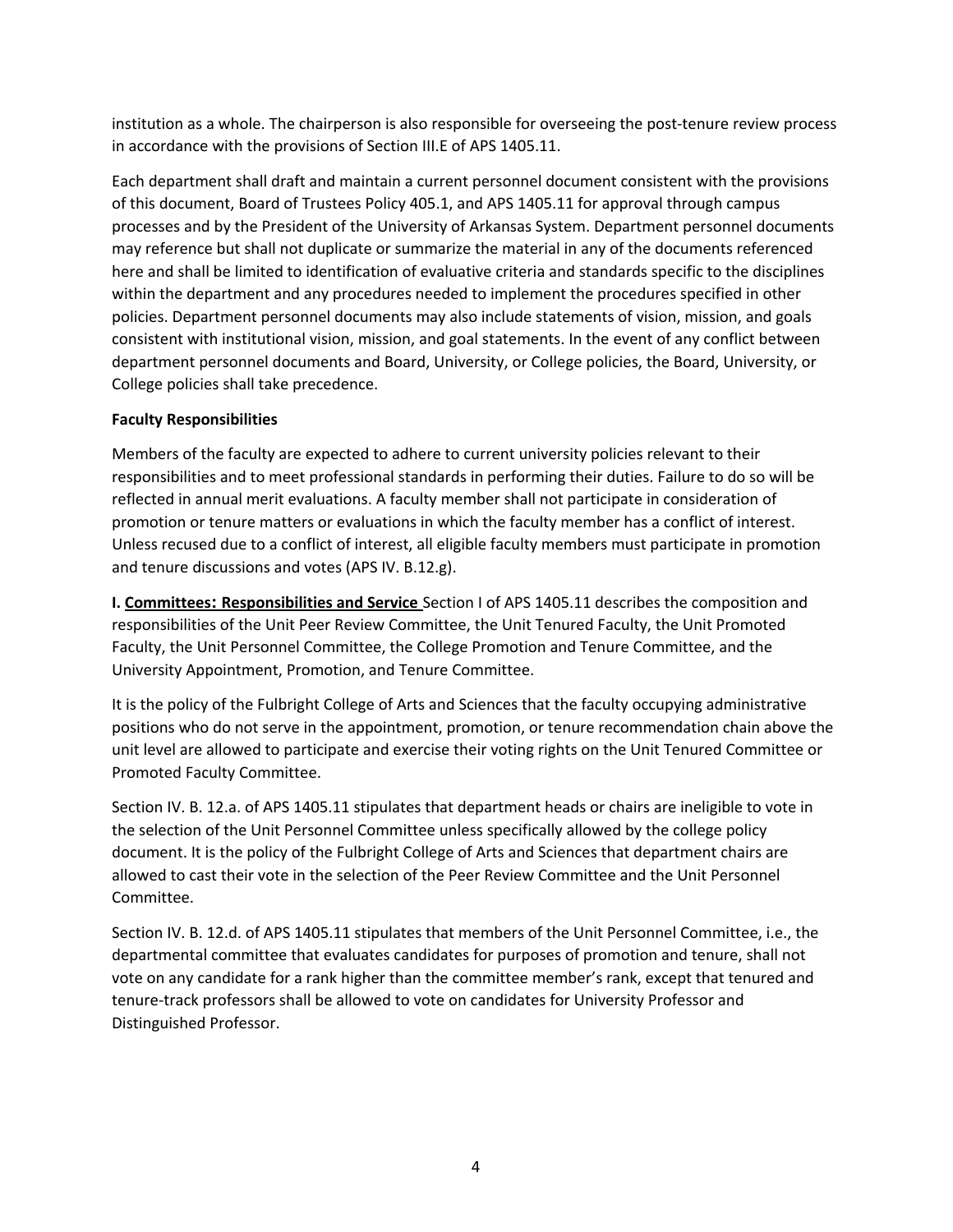#### **II. Initial Appointment**

Section II of APS 1405.11 describes the campus's criteria and procedures for the initial appointment of all faculty members, and instructs the faculty and chairperson of each department to adopt criteria and procedures for initial appointments appropriate to their discipline and consistent with Board and University policies, including Academic Policy 1435.50. Section II of APS 1405.11 also describes types of academic titles and the typical length of appointment for non-tenure-track faculty. Departmental criteria and procedures for initial appointment must be approved by the Dean, the Provost and Executive Vice Chancellor for Academic Affairs (hereafter referred to as Provost), the Chancellor and the President, and shall be incorporated in each department's statement of "Criteria, Procedures, and Standards."

A. Criteria for Initial Appointment at or Below the Rank of Assistant Professor

In addition to II.A. of APS 1405.11, the chairperson shall consult with the department faculty prior to making a recommendation for initial appointment. As part of this consultation, the chairperson may conduct a non-binding vote of the tenured and tenure-track faculty.

B. Criteria for Initial Appointment at or Above the Rank of Associate Professor

The college adopts II.B. of APS 1405.11. In addition, it is the policy of the Fulbright College of Arts and Sciences that consideration for initial appointment at a rank at or above associate professor requires a vote and letter of rationale from the College Promotion and Tenure Committee, which will be considered in the appointment determination.

# C. Criteria for Initial Appointment with Tenure

The college adopts II.C. of APS 1405.11. In addition, it is the policy of the Fulbright College of Arts and Sciences that consideration for granting of tenure requires a vote and letter of rationale from the College Promotion and Tenure Committee, which will be considered in the tenure recommendation.

D. Initial and Successive Appointments of Non-Tenure-Track Faculty

# **D. Initial and Successive Appointments of Non-Tenure-Track Faculty**

The college adopts II.D. and II.B. of APS 1405.11.

Non-tenure track faculty are generally on appointments not to exceed one academic year. In some instances, multi-year appointments may be extended to instructors or non-tenure track faculty in professor ranks. Such appointments are generally intended for faculty hired in competitive searches or who have established a notable and consistently strong record of effective performance during their period of service to the University.

Multi-year appointments, to the extent they are utilized, must have satisfied a merit-based review process employing evaluative criteria and procedures established in this personnel document as supplemented in departmental personnel documents. These appointments require the review and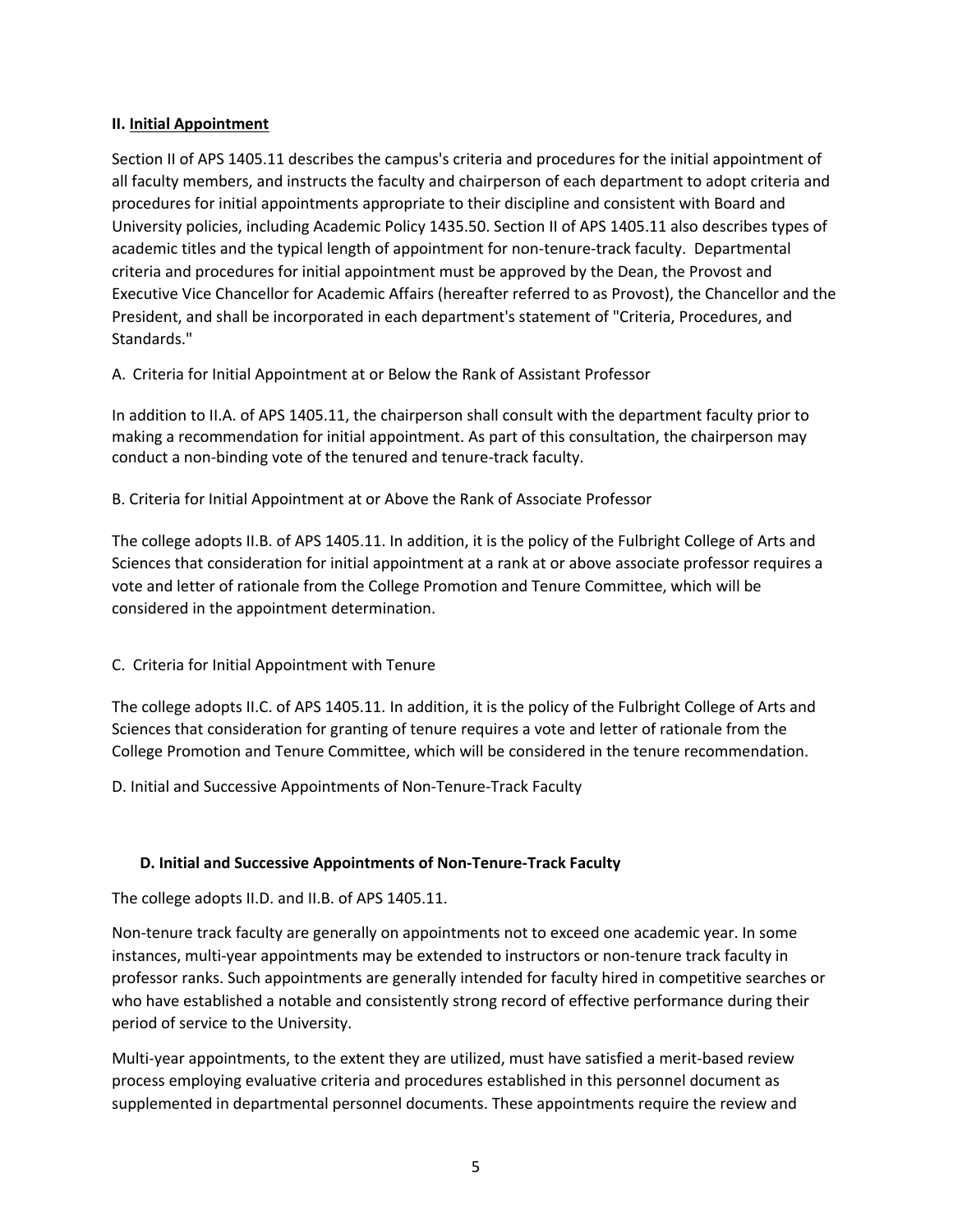recommendation of the departmental personnel committee and the department chair/head, and the approval of the Dean and the Provost. The first such merit-based appointment would usually be up to three years. If successfully completed, in accordance with the evaluation procedure set out herein, an initial merit-based term appointment may be considered for renewal for an additional appointment of up to three years. After successful completion of a second three-year term (or after a total of six years of appointment), appointments may be considered for renewal for faculty in professor ranks for periods of up to five years.

Any merit-based term appointment of more than one year shall only be recommended when the candidate has consistently demonstrated (or, for initial appointment, shown clear potential for) highly effective teaching and/or, as appropriate to the appointment, a record of highly effective research or service/administration, as well as the ability and willingness to work productively with colleagues.

See APS 1405.11 for detailed procedures.

E. Required Notification

The college adopts II.E. of APS 1405.11.

# **III. Successive Appointments, Annual Review, Peer Review, and Post-Tenure Review**

Section III of APS 1405.11 describes the campus's standards and procedures regarding successive appointments and annual review, and instructs the faculty and chairperson of each department to adopt criteria and procedures for an annual review and evaluation of the work and status of each member of the department. These criteria and procedures shall be consistent with those described in sections III.A. through III.F. of APS 1405.11.

The following statements provide specific Fulbright College policies consistent with the campus policy.

# **A. Weighting of Workload Assignments**

Faculty members will normally be evaluated on the basis of teaching, research or creative activity, and service with a weighting of 40% for teaching (including advising and thesis/dissertation supervision), 40% for research/creative activity, and 20% for service. Other weightings may be assigned by the department chairperson with the concurrence of the faculty member and the approval of the Dean.

#### **B. Annual Review of All Faculty**

As part of the annual review described in III.B. of APS 1405.11, the annual evaluation of each faculty member submitted by their department chairperson and personnel committee will include an evaluation of the individual's performance in each of the areas included in their workload assignment (typically research/creative activity, teaching, and service), as well as an overall evaluation of their performance during the year. In each performance area, the individual's performance will be rated according to the following scale: "exceeds expectations," "meets expectations fully," "minimally meets expectations," and "does not meet expectations."

An overall rating of each individual's performance shall be made according to the same scale. The overall rating may reflect aspects of an individual's performance germane to an evaluation of their professional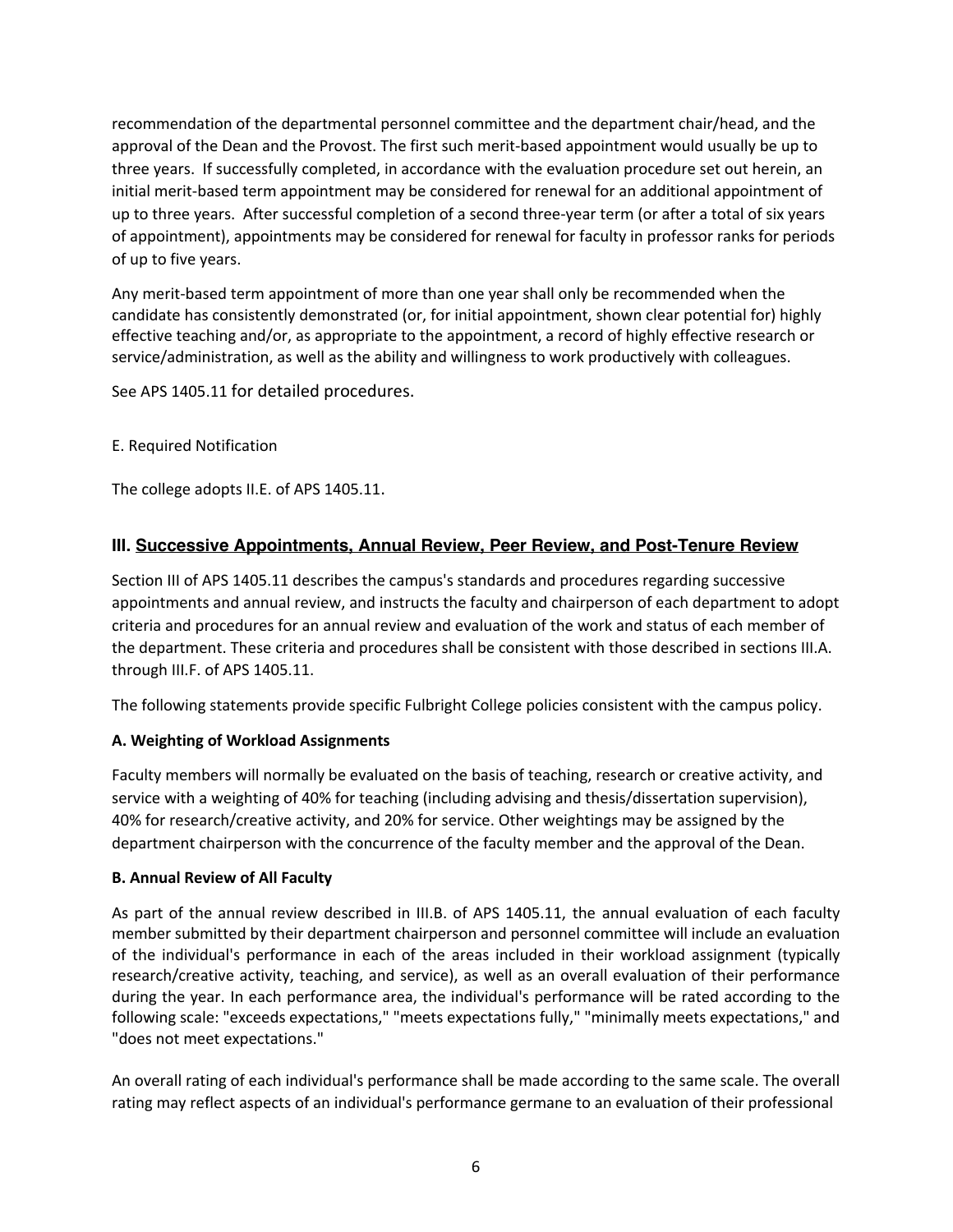responsibilities, but not belonging solely to one or more of the areas included in the workload assignment. This may include an individual's demonstrated ability to work productively with colleagues in carrying out the research/creative, teaching, and service missions of the department and the College.

The chairperson's ratings shall be accompanied by an expository statement analyzing each individual's performance in each area and overall.

Each department's personnel document approved through the process provided for by Board Policy 405.1 shall define the meaning of "exceeds expectations," "meets expectations fully," "minimally meets expectations," and "does not meet expectations," in ways appropriate to its discipline. The "does not meet expectations" designation shall be used when the faculty's performance is unsatisfactory. These definitions shall be made readily available to the department's faculty.

With regard to evaluation in the area of teaching, each faculty member must participate in the University's student evaluation process, although student evaluations will be only one instrument used to measure teaching effectiveness. In accordance with APS 1405.11, in addition to student evaluations, faculty must also provide at least one additional item of evidence from Section III.F.1.a,b,or c. Refusal to participate in the student evaluation process, or to submit grades according to stated deadlines, will result in a rating of "does not meet expectations" in teaching.

A rating of "does not meet expectations" in any area normally will result in no salary increase. If salary increases based on merit are available, ratings of "meets expectations fully" and "exceeds expectations" will normally result in average and above-average salary increases, respectively. Special salary increases may be granted at the Dean's discretion for extraordinary performance in one or more areas.

Submission of an annual resume update is an integral part of the evaluation process. Failure to submit an annual resume update will result in an overall annual unsatisfactory rating, i.e., "does not meet expectations."

With regard to "Post-Tenure Review," described in Section III.E of APS 1405.11, an overall unsatisfactory rating, i.e., "does not meet expectations" rating, taking into consideration the assigned workload and overall contributions to the unit will result in placing the tenured faculty on a remediation plan. Section III.E also stipulates that in case of failure either to attain an overall satisfactory performance rating or to demonstrate meaningful progress in remediating the overall performance deficiencies at the time of next annual evaluation, the faculty member may be issued a notice of dismissal on twelve months' notice as provided for in Section VI of "Evaluative Criteria," and subject to the procedures contained in the Board Policy 405.1.IV.C.

The performance improvement plan may also be initiated by the Dean's Office when a faculty member receives an unsatisfactory rating in any of the three workload categories (research, teaching, and service).

# **IV. Promotion**

Section IV of APS 1405.11 enumerates the University's standards and procedures regarding promotion and governs promotions within Fulbright College. Academic Policy Series 1405.13, provides for the review process and suggested documentation for appointment to the ranks of University and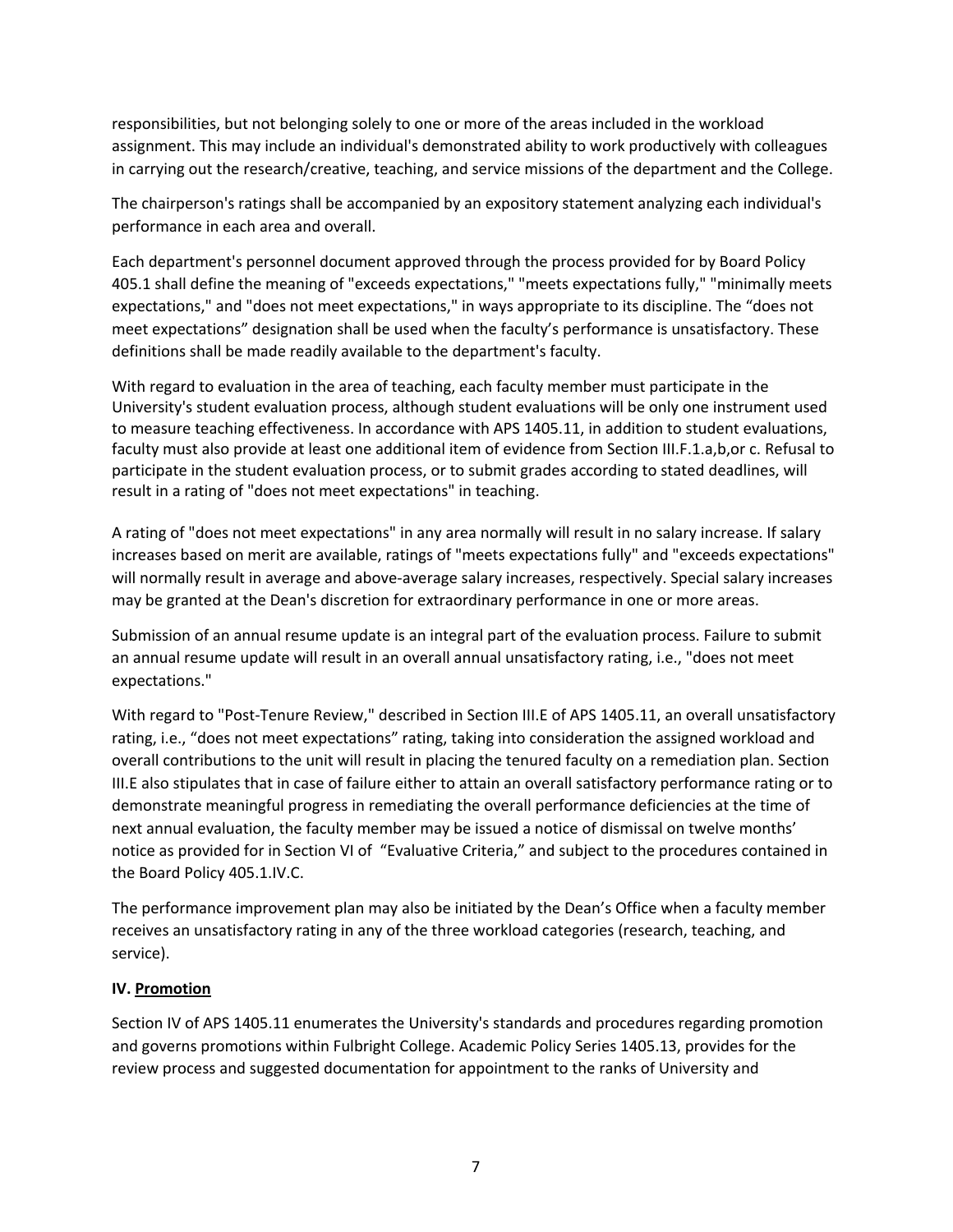Distinguished Professor. The following statements are intended to guide implementation of the campus policies.

1. Letters from outside reviewers (described in Section IV.B. 10f. of APS 1405.11) will be solicited from impartial persons of significant accomplishment in their disciplines. These persons normally will be affiliated with very-high research institutions. Selection of external reviewers from departments with a national reputation in the candidate's field but not associated with R1 institutions shall be justified. Department chairpersons shall use a College template letter that includes the confidentiality statement listed in Section IV.B. 10.f.v. of APS 1405.11.

2. In compliance with APS 1405.11 and this Document, each department in the college shall determine the relevant dimensions to be addressed by external reviewers for promotion to each rank. Each department shall create a list of the materials that will be sent to external reviewers for their review of each dimension. In compliance with Section IV.B. 10.f.vi., each external reviewer should have the knowledge of the complete record of the candidate, including information about responsibilities in the areas of teaching, scholarship, and service assigned during the time period under consideration. The candidate's annual review documents submitted by the chair are part of the candidate's private personnel file and may not be among the materials sent to external reviewers.

3. A candidate's success in the areas of teaching, research/creative activity, and service (see IV.A. of APS 1405.11) depends on the candidate's demonstrated ability to interact productively with students, as well as to work productively with colleagues in carrying out the research/creative, teaching, and service missions of the department and the College. Evidence of these abilities will be considered in the promotion review process. The grounds for a recommendation against promotion on this basis must be clearly documented, and the candidate must have an adequate opportunity to understand and to respond to such concerns. The College affirms, in this and in all personnel matters, the University's policy forbidding discrimination on the basis of race, color, sex, creed, sexual orientation, disability, veteran's status, age, marital or parental status, or national origin.

4. Each candidacy will be reviewed by the College Personnel and Tenure Committee, which will make a non-binding recommendation to the Dean. This Committee is an elected body composed of tenure-track and non-tenure track representatives of the College faculty, two tenured faculty from each of the College's three groups (**Group I Art**, Communication, Theater, English, School of Journalism and Strategic Media, Music, World Languages, Literatures and Cultures, and the School of Art; **Group II** Biological Sciences, Chemistry and Bio-Chemistry, Geosciences, Mathematical Sciences, and Physics; and, **Group III** Anthropology, History, Philosophy, Political Science, Psychology, School of Social Work, Sociology and Criminology), and one primary non-tenure track at-large representative, who must be at an associate professor level or higher. Each member serves a term of two years. The composition of the committee and the election process, including the timetable and the voting procedures, are defined in the Fulbright College Standing Committees Election Memorandum distributed to the College Faculty in January of each year.

All non-tenure track faculty at the rank of Assistant Professor and higher are eligible to vote for up to 2 at-large non-tenure track faculty members at the Associate Professor level or higher to serve on the Fulbright College Personnel Committee. The two non-tenure track faculty with the largest number and second-largest number of votes will serve as the primary non-tenure track representative and the